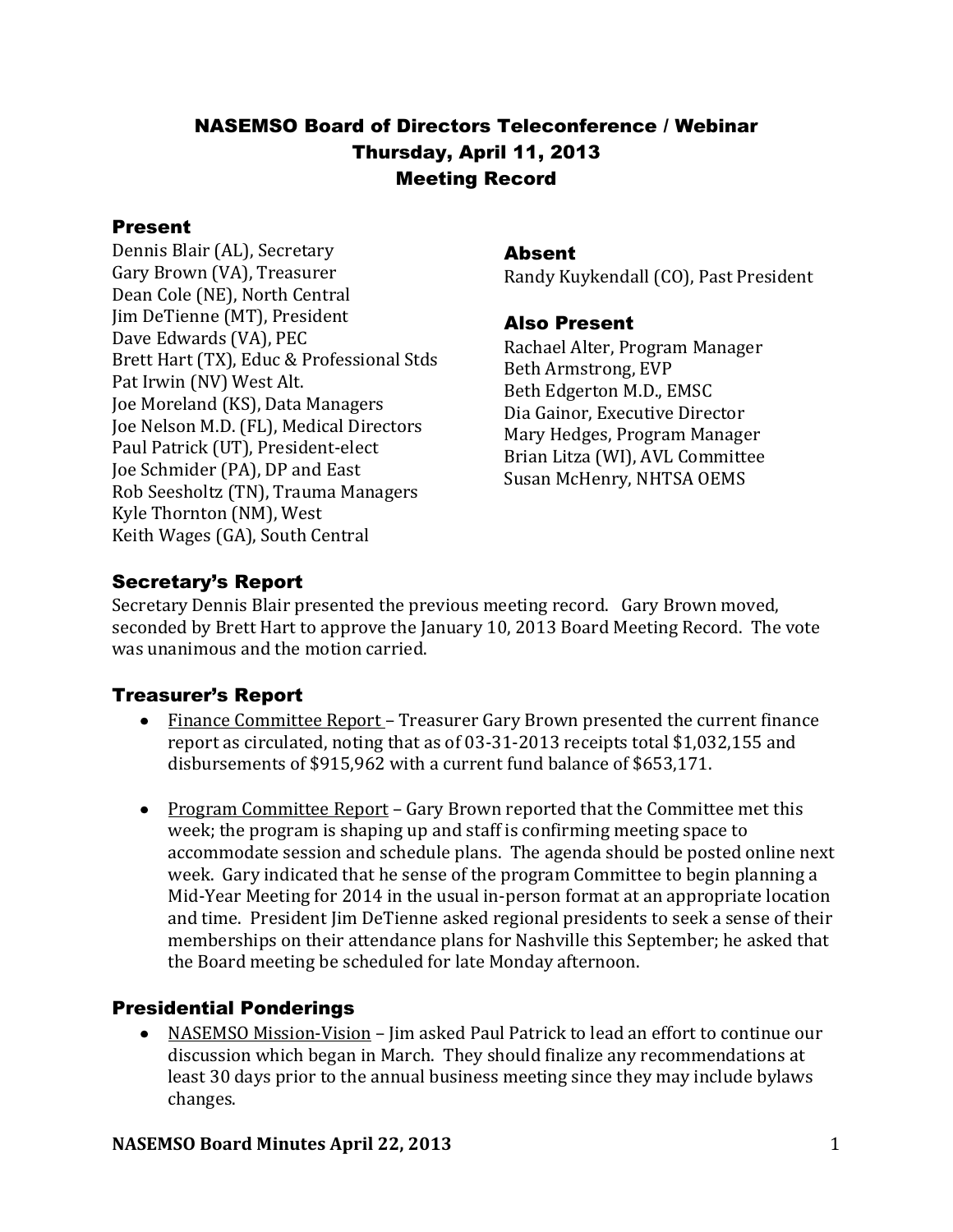- $\triangle$  AEMS Jim submitted a written report to the Board noting two primary sponsorlevel members, NAEMSP and NASEMSO.
- ASTM Air Medical Guidelines NASEMSO will submit a letter expressing concerns about their effort.
- Letters of Appreciation for Dia Gainor and Rachael Alter Jim shared that Joe Moreland submitted letters, and thanked him for doing this.
- Requests for NASEMSO Letters of Support Jim has instructed Dia to work with staff to draft a policy on how to vet each request.
- NASEMSO Dues Payments Jim thanked Dean Cole for communicating with each state that has not paid dues 2012-13; it was noted that each state EMS office remains on the member roster regardless of ability to pay dues.
- Community Paramedicine Jim DeTienne shared that there have been several recent gatherings around this, mobile integrated health and related topics.
- ACTION: The Board agreed to create a NASEMSO Mobile Integrated Health Committee; this was done by unanimous vote at the motion and second of Joe Nelson and Kyle Thornton, respectively.

## Action Items

- NASEMSO Council Charter Rachael Alter presented edits to the current charter document that would make current NASEMSO terminology (such as "Board" instead of "Executive Committee."
- ACTION: Dennis Blair moved, seconded by Gary Brown to approve the edits as circulated. The vote was unanimous and the motion carried. Staff will update the document and post it online.
	- NAEMT Community Paramedicine Committee Jim proposed to appoint a NASEMSO representative from the new NASEMSO Mobile Integrated Health Committee.
- ACTION: Dennis Blair moved, seconded by Joe Nelson to approve the appointment. The vote was unanimous and the motion carried.
	- NAEMT Field EMS Bill Committee Jim proposed to appoint a NASEMSO representative.
- ACTION: Gary Brown moved, seconded by Paul Patrick to approve the appointment. The vote was unanimous and the motion carried.
	- National Pediatric Readiness Project Jim presented a request for support of the nationwide quality improvement effort based on "Joint Policy Statement: Guidelines for Care of Children in the Emergency Department."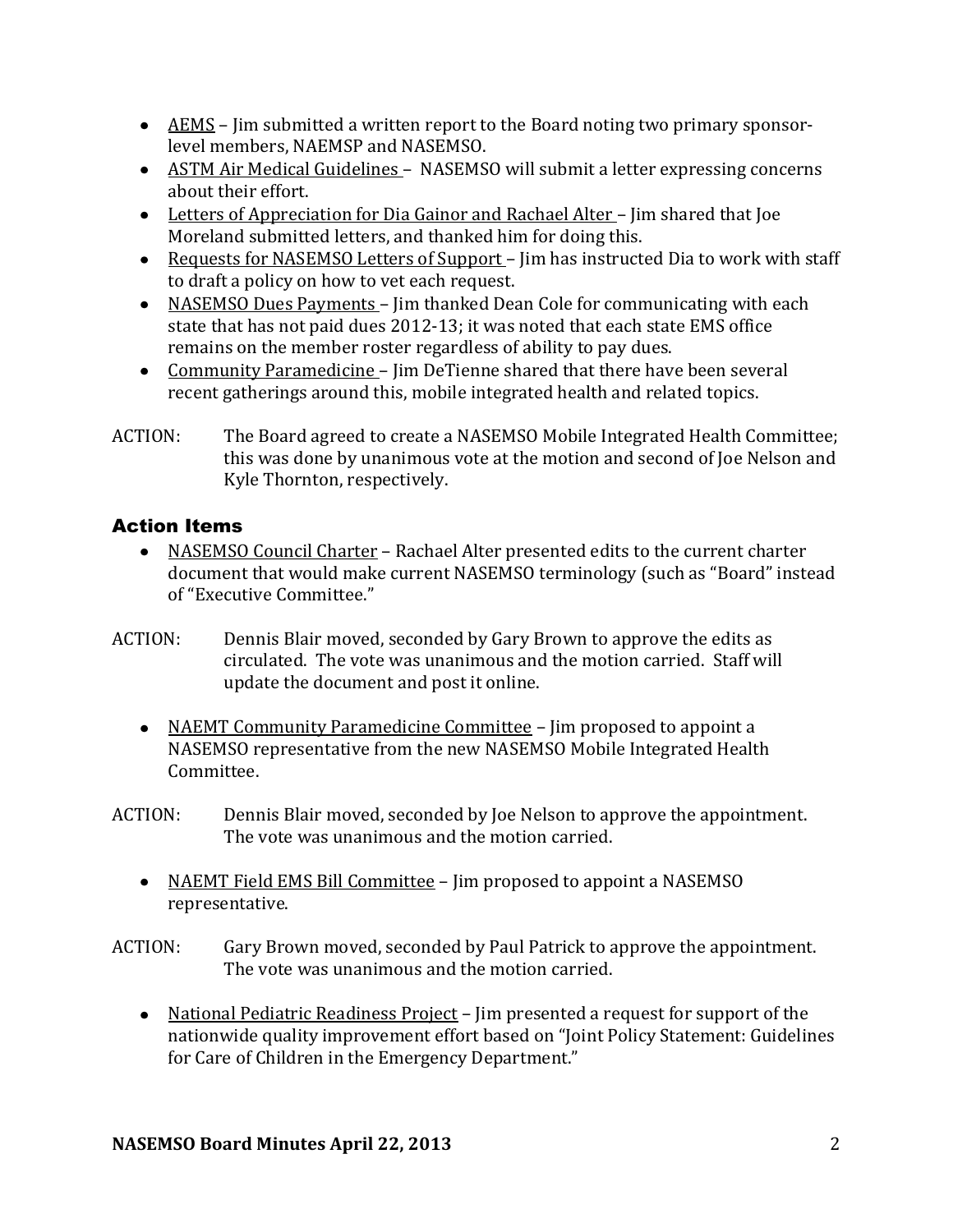ACTION: Joe Nelson moved, seconded by Dennis Blair to approve the appointment. The vote was unanimous and the motion carried.

# Discussion Items

### **Federal Partner Updates**

- NHTSA OEMS Susan McHenry reported that their staff is currently working to determine how many they can send to the NASEMSO Annual Meeting.
- HRSA EMSC Beth Edgerton reported that they are organizing their state managers meeting the end of April with their tech committee meeting following them.

### **NASEMSO Standing Committee Highlights**

- Communications & Technology (no report)
- Domestic Preparedness (no report)
- Government Affairs (no report)
- HITS Keith Wages reported that they met yesterday. They heard about a toolkit to support interaction between state offices of EMS and offices of highway safety; this toolkit is being produced by RedFlash Group. They also discussed about accommodating hearing-impaired needs in ambulances – Mary Hedges will prepare a letter expressing our association's interest in this.
- Rural EMS Rachael Alter reported that current surveys are reaching completion so the Rural EMS data collection effort will begin soon.

### **NASEMSO Ad Hoc Committee Reports**

- Air Medical Jim DeTienne noted that a NASEMSO effort to advance model rules is underway, lead by Bob Bass.
- Agency & Vehicle Licensure Brian Litza drew the members' attention to today's email from Dia explaining status of NFPA 1917 and current NASEMSO efforts. The group identified common language at the mid-year meeting, and are currently waiting to see what the technical committee discusses.
- Education Agenda I-Team (no report)
- Specialty Certification (no report)

## **NASEMSO Regional Reports**

- $\bullet$  East (no report)
- West Kyle Thornton that the region's members were in the middle of a lot of legislative activity last meeting; they meet again tomorrow.
- North Central Dean Cole shared that Kevin McGinnis will be a guest speaker for their regional call next month, about communications matters.
- $\bullet$  South Central (no report)

## **NASEMSO Council Highlights**

Data Managers – Joe Moreland shared that data managers completed the review of a list of "suggested 7" last week. They will be undertaking a survey next week and will begin planning their annual meeting agenda soon.